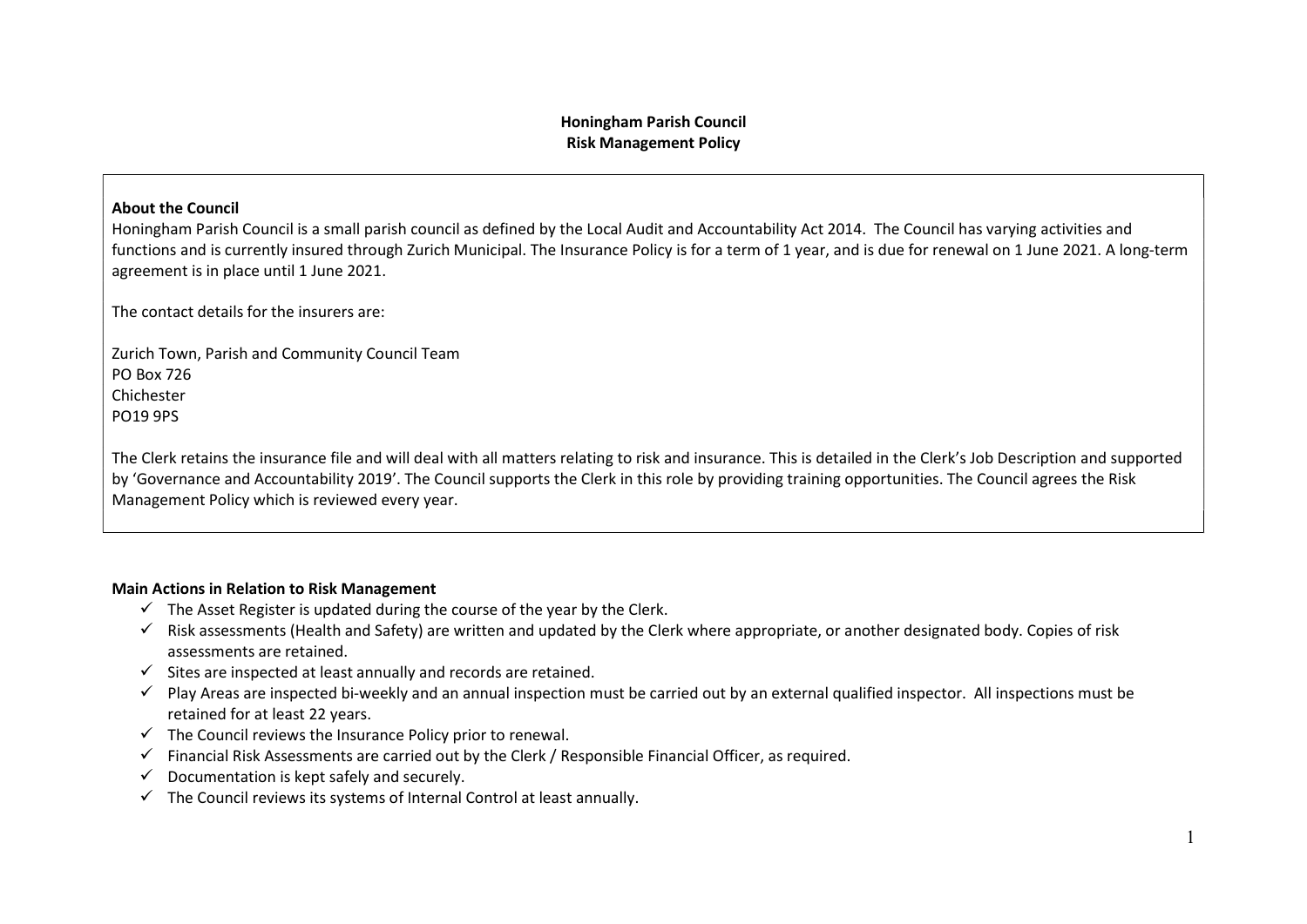## Risk Assessment Matrix

In order to assess the level of risk the following Risk Assessment Matrix has been utilised. Risk rating = Likelihood x Impact.

|            |                   |                | <b>Impact</b> |            |
|------------|-------------------|----------------|---------------|------------|
|            |                   | Negligible (1) | Moderate (2)  | Severe (3) |
| Likelihood | Unlikely (1)      | Low(1)         | Low(2)        | Medium (3) |
|            | Possible (2)      | Low(2)         | Medium (4)    | High $(6)$ |
|            | Highly Likely (3) | Medium (3)     | High $(6)$    | High(9)    |

Date agreed: 17<sup>th</sup> March 2021

Date to be reviewed: March 2022 (1 year from date of agreement)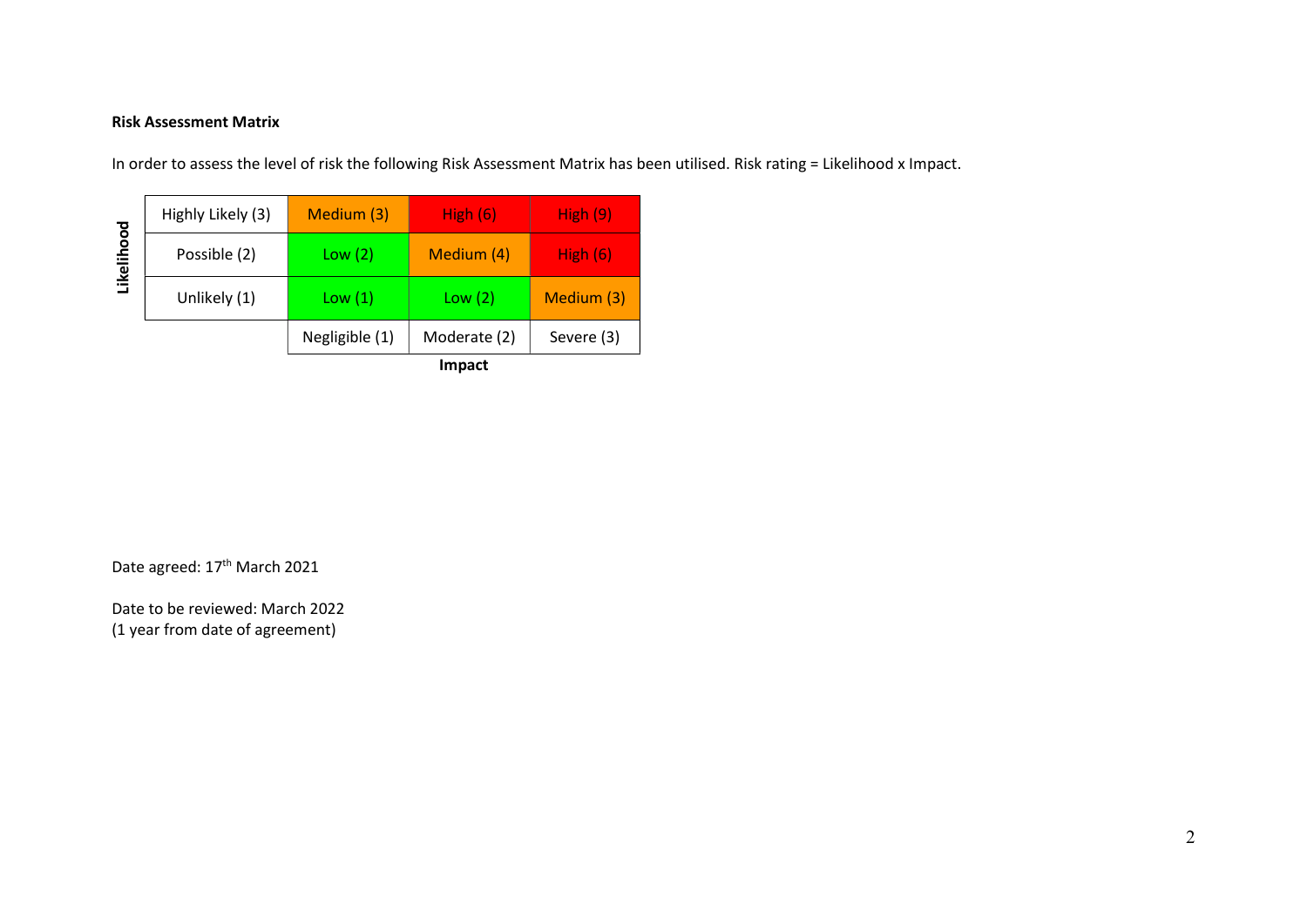# The Risks identified for the Council:

| <b>Aspect Affected</b><br><b>Risks and/or Aims</b> | Likelihood<br><b>Score (1-3)</b> | Impact<br><b>Score</b><br>$(1-3)$ | Risk Rating (Low, Medium, High) &<br><b>Summary of Risks</b>                                                                                                                                                                                                                | <b>Action Required to Reduce Risk</b>                                                                                                                                                                                                 | Person(s)<br><b>Responsible for</b><br><b>Action</b> |
|----------------------------------------------------|----------------------------------|-----------------------------------|-----------------------------------------------------------------------------------------------------------------------------------------------------------------------------------------------------------------------------------------------------------------------------|---------------------------------------------------------------------------------------------------------------------------------------------------------------------------------------------------------------------------------------|------------------------------------------------------|
|                                                    |                                  |                                   | <b>OPERATIONAL</b>                                                                                                                                                                                                                                                          |                                                                                                                                                                                                                                       |                                                      |
| Staff (Clerk)                                      | $\overline{2}$                   | $\overline{2}$                    | Medium (4)<br>Accident at work<br>$\bullet$<br>Long Term Sickness<br>$\bullet$<br>Terminates employment<br>$\bullet$<br><b>Lifting Heavy Equipment</b><br>$\bullet$<br>Lone Working<br>$\bullet$<br>Working from Home                                                       | Employer's Liability in place (Insurance<br>Policy - £10,000,000)<br>Lone Worker's Policy<br>Adequate budget to cover loss of<br>Clerk<br>Passwords available to Chairman for<br>emergency use                                        | Clerk/Council                                        |
| Loss of Computer Records                           | $\overline{2}$                   | 3                                 | High $(6)$<br>Loss of historical records<br>$\bullet$<br>Council unable to meet<br>$\bullet$<br>legal/regulatory<br>requirements                                                                                                                                            | Regular backups of files taken<br>Electronic files automatically backed<br>up via Onedrive (the Cloud)<br><b>Records Management Policy</b><br>Key documents available on website<br>Anti-virus software utilised                      | Clerk/Council                                        |
| Loss of use of Village Hall for<br>Meetings        | $\overline{2}$                   | $\overline{2}$                    | Medium (4)<br>Unable to hold scheduled<br>$\bullet$<br>Council meetings<br>Council unable to meet<br>$\bullet$<br>legal/statutory<br>requirements<br>Virtual Meetings held<br>$\bullet$<br>during COVID19 pandemic<br>under temporary legislation<br>(until $7th$ May 2021) | Alternative dates can be utilised or<br>meetings can be postponed.<br>If Village Hall out of use for a long<br>period of time (e.g. refurbishment) an<br>alternative venue would be required<br>(currently none suitable in village). | Clerk                                                |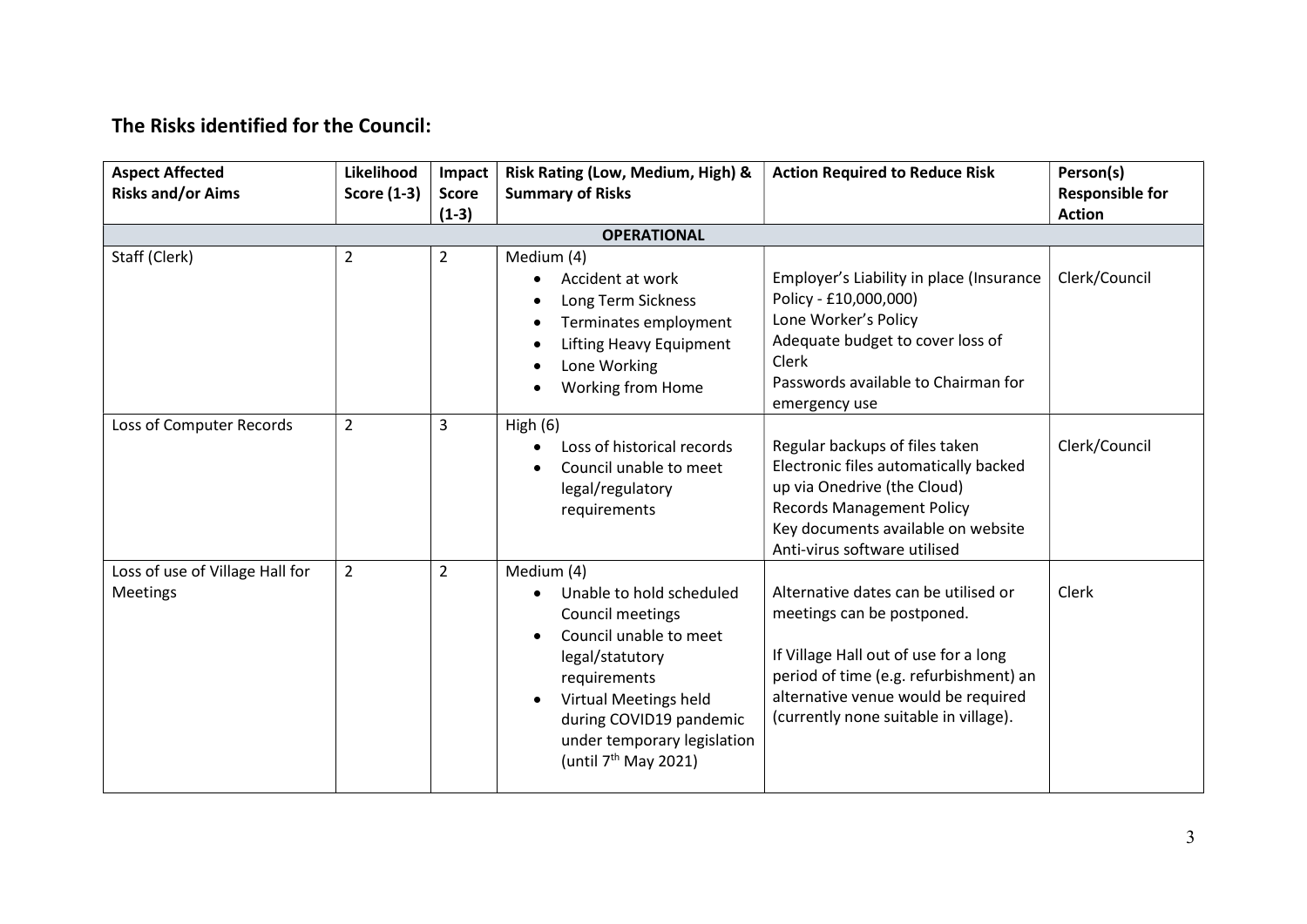| To ensure the safety of        | $\mathbf{1}$ | $\overline{2}$ | Low $(2)$            |                                         |                 |
|--------------------------------|--------------|----------------|----------------------|-----------------------------------------|-----------------|
| members of the public          |              |                | Accident             | Public Liability Insurance (Insurance   | Clerk/Council/  |
| attending meetings and/or      |              |                | Incident             | Policy - £10,000,000)                   | Village Hall    |
| events organised by the Parish |              |                | Illness              | Visual Inspection of building and/or    | Management      |
| Council                        |              |                | Fire in building     | furniture/equipment                     | Committee/Event |
|                                |              |                | General              | Standing Orders in place                | Organisers      |
|                                |              |                |                      | First Aider in place for larger events. |                 |
|                                |              |                |                      | Mobile phone accessible to contact      |                 |
|                                |              |                |                      | emergency services.                     |                 |
|                                |              |                |                      | Ensure Fire Exits are clearly marked    |                 |
|                                |              |                |                      | and accessible. Mobile phone            |                 |
|                                |              |                |                      | accessible to contact emergency         |                 |
|                                |              |                |                      | services.                               |                 |
|                                |              |                |                      | A separate Risk Assessment is           |                 |
|                                |              |                |                      | completed for any larger events.        |                 |
| Playing Field including Play   | $2^{\circ}$  | 3              | High $(6)$           |                                         |                 |
| Area Equipment & Outdoor       |              |                | Accident on site     | Public Liability Insurance (Insurance   | Clerk/Council   |
| Table Tennis table             |              |                | (trips/falls/injury) | Policy - £10,000,000)                   |                 |
|                                |              |                | Vandalism            | Bi-weekly visual inspection which is    |                 |
|                                |              |                |                      | recorded, any defaults/damage dealt     |                 |
|                                |              |                |                      | with immediately.                       |                 |
|                                |              |                |                      | Equipment complied with regulations     |                 |
|                                |              |                |                      | at time of installation.                |                 |
|                                |              |                |                      | Annual Professional Inspection          |                 |
|                                |              |                |                      | undertaken (Inspection typically takes  |                 |
|                                |              |                |                      | place in June)                          |                 |
|                                |              |                |                      | Warning signs displayed in area         |                 |
| <b>Bowling Green</b>           | $\mathbf{1}$ | 3              | Medium (4)           |                                         |                 |
| (site not currently used, gate |              |                | Accident on site     | Public Liability Insurance (Insurance   | Clerk/Council   |
| locked to prevent access)      |              |                | (trips/falls/injury) | Policy - £10,000,000)                   |                 |
|                                |              |                | Vandalism            | Monthly visual inspection of area.      |                 |
|                                |              |                |                      | Monthly visual inspection of area.      |                 |
|                                |              |                |                      | Gate to remain locked, no access to     |                 |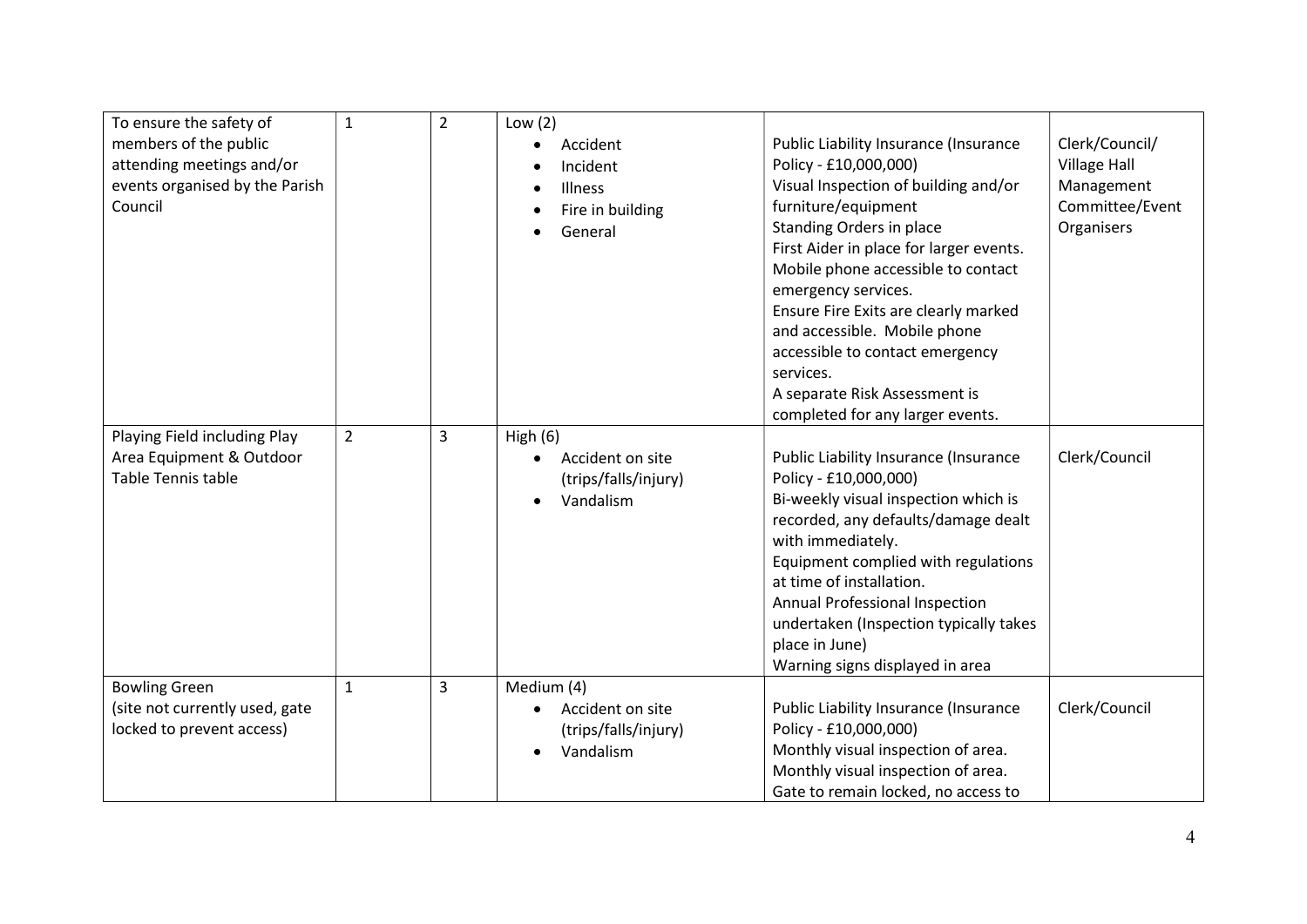|                                                                                                              |                |                |                                                                                                    | public.                                                                                                                                                                                                                                                                                                                                                         |              |
|--------------------------------------------------------------------------------------------------------------|----------------|----------------|----------------------------------------------------------------------------------------------------|-----------------------------------------------------------------------------------------------------------------------------------------------------------------------------------------------------------------------------------------------------------------------------------------------------------------------------------------------------------------|--------------|
| Phone Box (owned by Parish<br>Council and converted to<br><b>Public Information Point)</b>                   | $\mathbf{1}$   | $\overline{2}$ | Low $(2)$<br>Accident on site<br>$\bullet$<br>(trips/falls/injury)<br>Vandalism                    | Public Liability Insurance (Insurance<br>Policy - £10,000,000)<br>Inspection every 3 months, any<br>damage reported to Clerk to be<br>rectified.                                                                                                                                                                                                                | Clerk        |
| Dog Bins (owned by Broadland<br>District Council, monitored<br>regularly by the Parish Council<br>for risks) | $\overline{2}$ | $\overline{2}$ | Medium (4)<br>Injury from damaged dog<br>$\bullet$<br>bin<br>Handling hazardous waste<br>Vandalism | Public Liability Insurance (Insurance<br>Policy - £10,000,000)<br>Dog bin checked every 3 months, any<br>damage reported to Clerk<br>immediately to be rectified.<br>Dog bin must have functioning lid, any<br>damage reported to Clerk<br>immediately to be rectified.<br>Only approved contractors to empty<br>waste from bin (Broadland District<br>Council) | Clerk        |
| Other Parish Council owned<br>Assets (E.g. Village Sign/Grit<br>Bin/Noticeboards/defibrillator)              | $\mathbf{1}$   | $\overline{2}$ | Low $(2)$<br>Accident on site<br>$\bullet$<br>(trips/falls/injury)<br>Vandalism                    | Public Liability Insurance (Insurance<br>Policy - £10,000,000)<br>Visual inspection of assets carried out<br>every 3 months. Any damage reported<br>to Clerk immediately to be rectified.<br>Defibrillator battery and electrode<br>pads replaced before expiry or if used.                                                                                     | <b>Clerk</b> |
| Contractors (including grass<br>cutting contractor)                                                          | $\overline{2}$ | $\overline{2}$ | Medium (4)<br>Public accident                                                                      | Public Liability Insurance (Insurance<br>Policy - £10,000,000)<br><b>Contractors own Public Liability</b><br>Insurance                                                                                                                                                                                                                                          | Clerk        |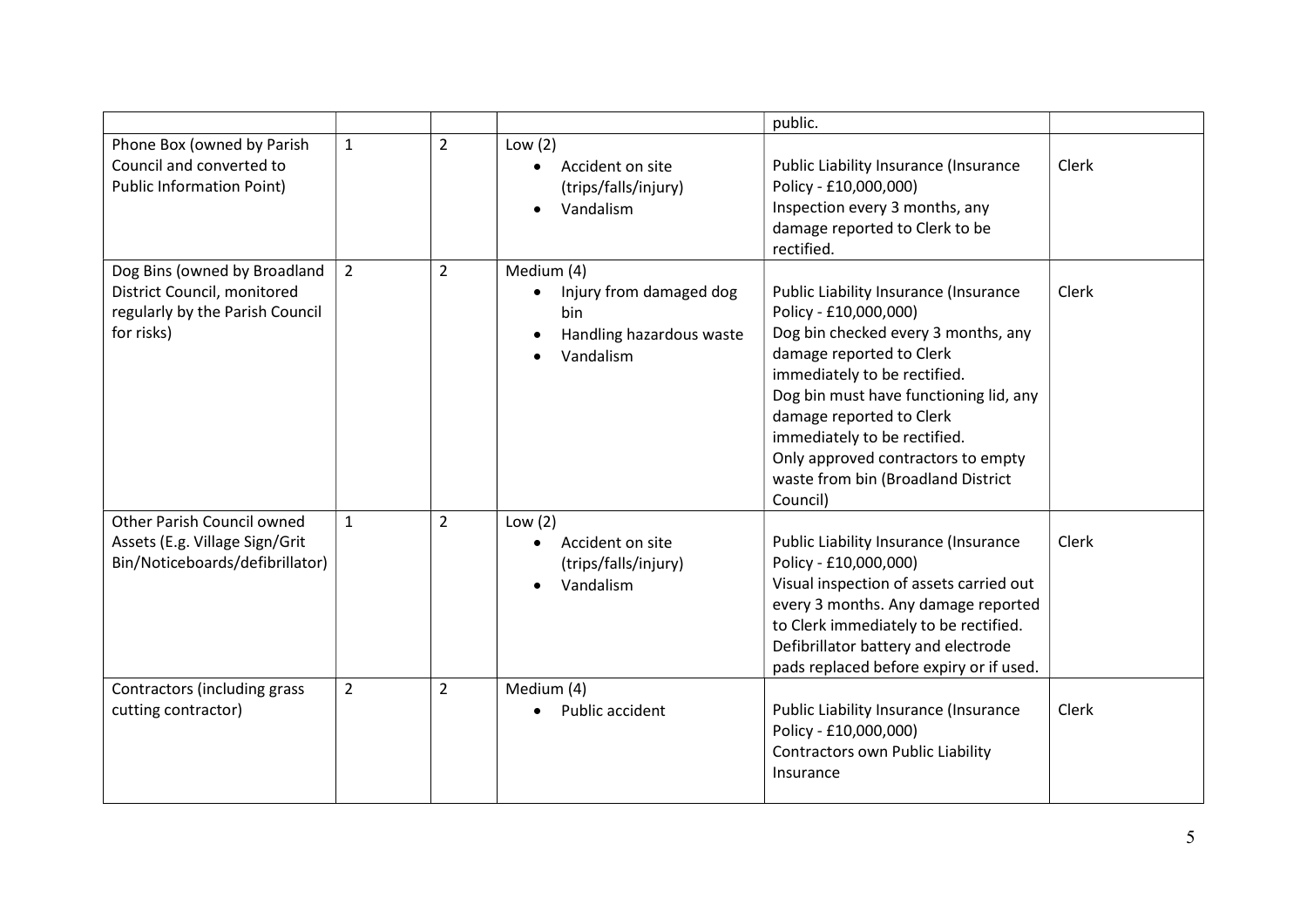| <b>Volunteer Contractors</b>       | $\overline{2}$ | $\overline{3}$ | High $(6)$                           |                                         |                      |
|------------------------------------|----------------|----------------|--------------------------------------|-----------------------------------------|----------------------|
| (parishioners/councillors who      |                |                | Accident on site                     | Public Liability Insurance (Insurance   | Clerk                |
| assist with general village        |                |                | (trips/falls/injury)                 | Policy - £10,000,000)                   |                      |
| maintenance)                       |                |                |                                      | Safety equipment provided where         |                      |
|                                    |                |                |                                      | required.                               |                      |
|                                    |                |                |                                      | Training provided where required.       |                      |
|                                    |                |                |                                      | Risk assessments carried out.           |                      |
| <b>SAM2 Speed Signs</b>            | $\overline{2}$ | 3              | High $(6)$                           |                                         |                      |
| (operational on a rota, for a      |                |                | Roadside Accident                    | Public Liability Insurance (Insurance   | Clerk/Council/       |
| max of 4 weeks at a time.          |                |                | (trips/falls/injury)                 | Policy - £10,000,000)                   | Volunteers           |
| <b>Volunteers and Councillors)</b> |                |                | Lifting Heavy Equipment<br>$\bullet$ | A minimum of 2 people to assist with    |                      |
|                                    |                |                |                                      | installation/removal of SAM2 signs.     |                      |
|                                    |                |                |                                      | High Vis jackets to be worn due to lack |                      |
|                                    |                |                |                                      | of suitable footpath at locations.      |                      |
|                                    |                |                |                                      | Inspections to be carried out weekly    |                      |
|                                    |                |                |                                      | when battery changed for any damage     |                      |
|                                    |                |                |                                      | to sign and reported to Clerk           |                      |
|                                    |                |                |                                      | immediately to be rectified.            |                      |
| Litter Picking (Volunteer          | $\overline{2}$ | $\overline{2}$ | Medium (4)                           |                                         |                      |
| Councillors and parishioners)      |                |                | Roadside Accident                    | All volunteers to wear High Vis jackets | Clerk/Litter Picking |
|                                    |                |                |                                      |                                         |                      |
|                                    |                |                | Lifting Heavy Bin bags               | and work in pairs. Litter pick          | Coordinator          |
|                                    |                |                | Accident (trips/falls/injury)        | organiser to allocate locations to      | (nominated           |
|                                    |                |                |                                      | individuals and sign in/out. Where      | volunteer)           |
|                                    |                |                |                                      | possible volunteers to have own         |                      |
|                                    |                |                |                                      | mobile phones with them to contact      |                      |
|                                    |                |                |                                      | emergency services if needed.           |                      |
|                                    |                |                |                                      | Provision of suitable equipment to      |                      |
|                                    |                |                |                                      | assist with carrying bin bags.          |                      |
|                                    |                |                |                                      | Public Liability Insurance (Insurance   |                      |
|                                    |                |                |                                      | Policy - £10,000,000)                   |                      |
|                                    |                |                |                                      | Advice and support available from       |                      |
|                                    |                |                |                                      | District Council.                       |                      |
|                                    |                |                |                                      |                                         |                      |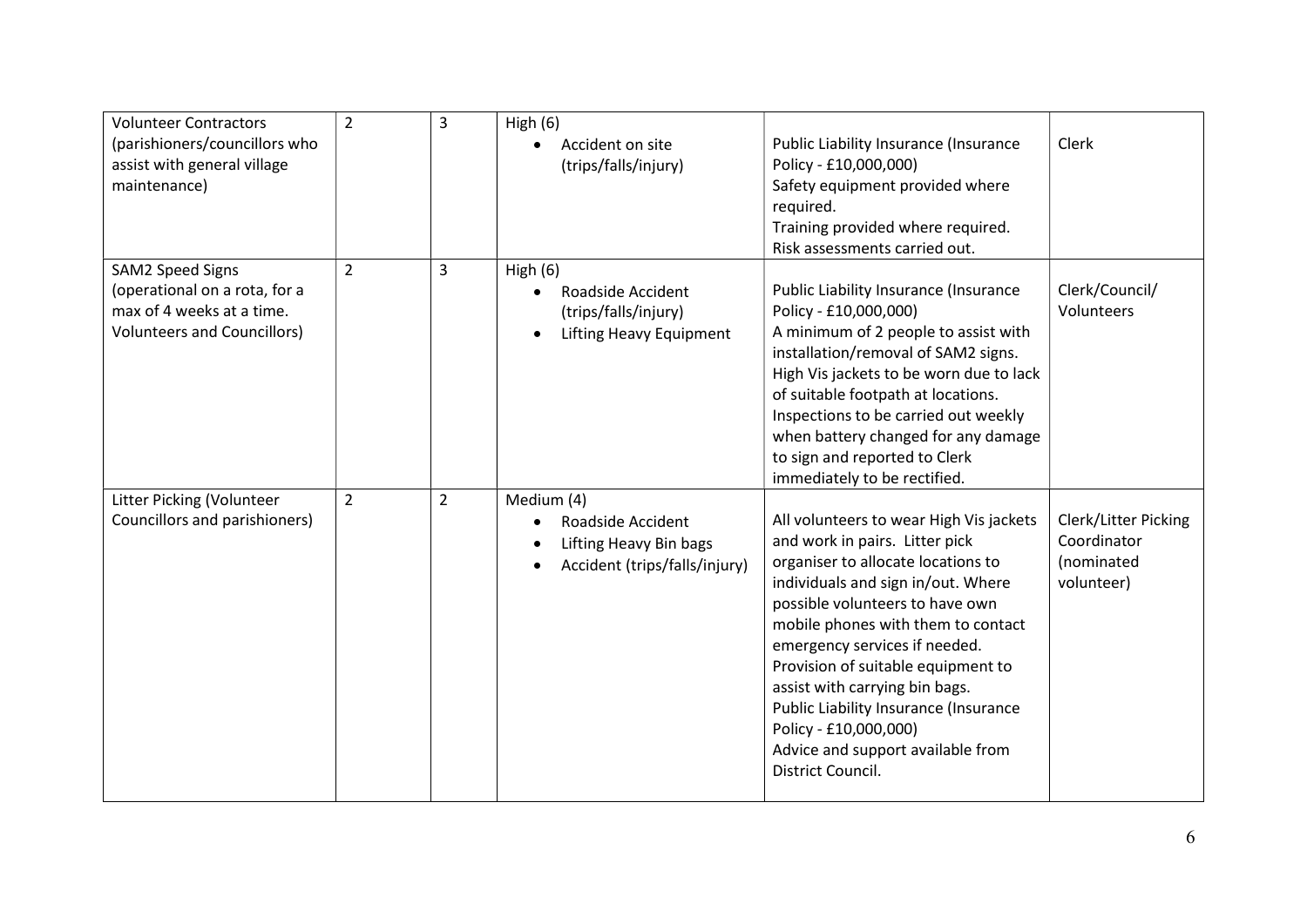| Village Hall, car park and drive.<br>(Building is owned by the<br>Parish Council and run and<br>insured by the Village Hall<br>Management Committee who<br>have overall responsibility for<br>all aspects of the building. The<br>Parish Council are responsible<br>for the drive) | $\overline{2}$ | $\overline{2}$ | Medium (4)<br>Roadside Accident<br>Accident (trips/falls/injury)                                       | Public Liability Insurance (Insurance<br>Policy - £10,000,000)<br>Security lights on outside of building<br>Warning signs installed on drive<br>Visibility Mirror installed on drive<br>Nominated Parish Councillor on<br>Village Hall Management Committee                        | <b>Village Hall</b><br>Management<br>Committee/Clerk/<br>Council |
|------------------------------------------------------------------------------------------------------------------------------------------------------------------------------------------------------------------------------------------------------------------------------------|----------------|----------------|--------------------------------------------------------------------------------------------------------|------------------------------------------------------------------------------------------------------------------------------------------------------------------------------------------------------------------------------------------------------------------------------------|------------------------------------------------------------------|
|                                                                                                                                                                                                                                                                                    |                |                | <b>FINANCIAL</b>                                                                                       |                                                                                                                                                                                                                                                                                    |                                                                  |
| Cash flow and end of year<br>balance                                                                                                                                                                                                                                               | $\overline{2}$ | $\overline{2}$ | Medium (4)                                                                                             | <b>Budget prepared</b><br><b>Budget Monitoring document</b><br>provided to members at mid-year<br>Reserve funds allocated & recorded<br>Fidelity Guarantee in place<br>Internal Controls in place<br>Policies reviewed annually                                                    | Clerk/RFO/Council                                                |
| Handling of cash                                                                                                                                                                                                                                                                   | $\overline{2}$ | $\overline{2}$ | Medium (4)<br>Loss of cash<br>$\bullet$<br>Risk to those carry large<br>sums of money to bank<br>Fraud | Two people designated to count and<br>bank significant amounts of cash<br>Insurance cover for retention of cash<br><b>Financial Regulations adopted</b><br>Appropriate storage provided for<br>temporary handling of cash (e.g.<br>locked money tin<br>Fidelity Guarantee in place | Clerk/RFO/<br>Councillor                                         |
| Audit challenges                                                                                                                                                                                                                                                                   | $\overline{2}$ | $\overline{2}$ | Medium (4)<br>Audit not completed<br>successfully                                                      | Audit control policies in place and<br>reviewed<br>Experienced and appropriate Auditor<br>appointed                                                                                                                                                                                | Clerk/RFO/Council                                                |